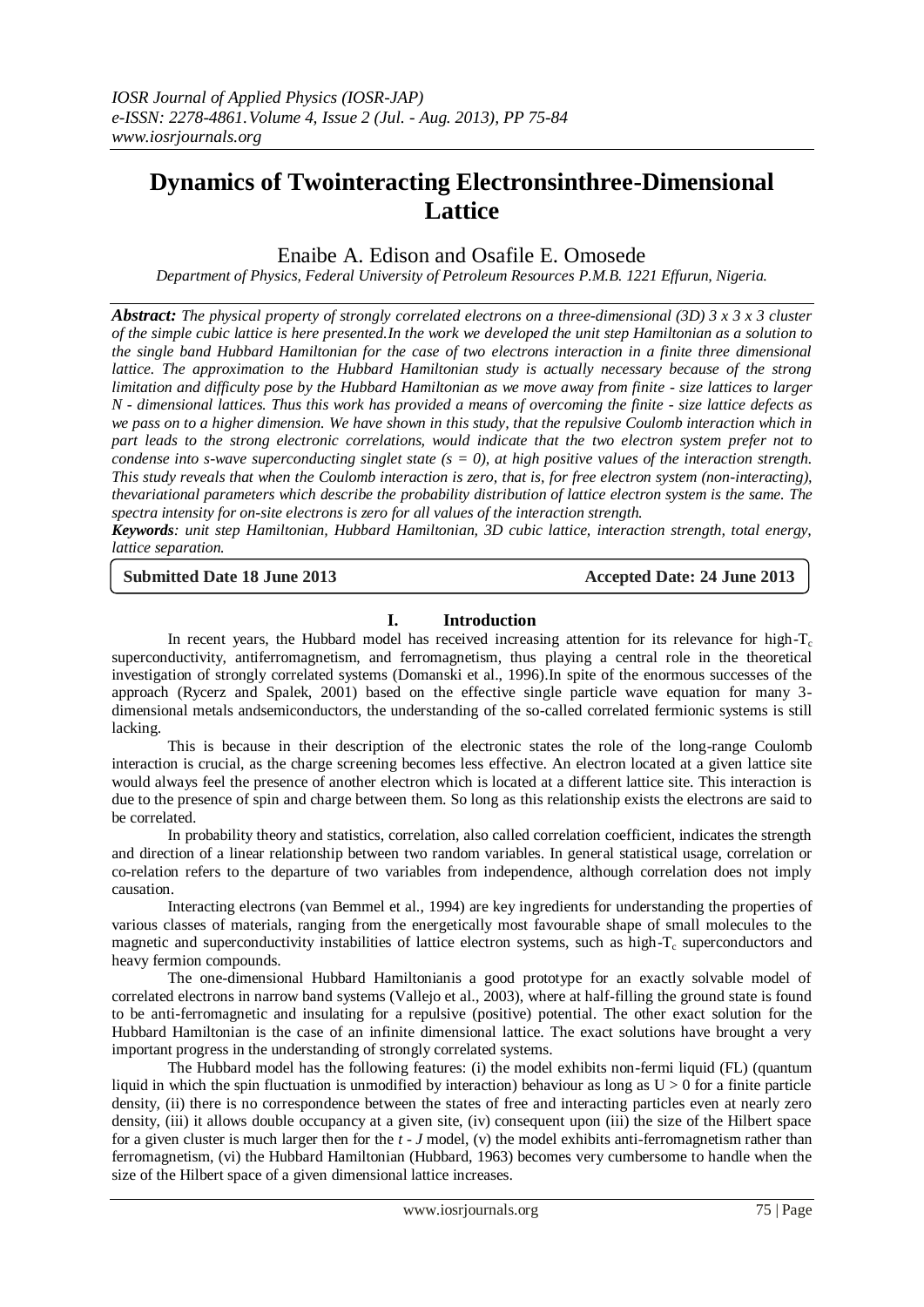We have in this study extended the work of Chen and Mei (1989) which was limited to one-and twodimensional (ID and 2D) lattice to three-dimensional (3D) lattice. We also devised a unit step Hamiltonian and simplified trial wavefunction for our variational calculation instead of the more complex Hubbard Hamiltonian and correlated trial wavefunction developed by Chen and Mei.

The organization of this paper is as follows.In section 1, we discussed the nature of superconductivity and the relevance of the single band Hubbard Hamiltonian and its limitation for solving correlated electrons system. In section 2 we provide the method of this study by giving a brief description of the single - band Hubbard Hamiltonian and thetrail wavefunction to be utilized. We also present in this section an analytical solution for the two particles interaction on a 3x3 x 3 cluster of the simple cubic lattice. In section 3 we present numerical results. The result emanating from this study is discussed in section 4. This paper is finally brought to an end with concluding remarks in section 5 andthis is immediately followed by an appendix and lists of references.

### **II. Mathematical Theory**

The single-band Hubbard Hamiltonian (Marsiglo, 1997) reads;

$$
H = -t \sum_{\langle ij \rangle \sigma} \left( C_{i\sigma}^+ C_{j\sigma} + h.c. \right) + U \sum_i n_{i\uparrow} n_{i\downarrow}
$$
 (2.1)

where  $\langle i, j \rangle$  denotes nearest-neighbour (NN) sites,  $C_{i\sigma}^+(C_{j\sigma})$  is the creation (annihilation) operator with spin  $\sigma = \int$  *or*  $\downarrow$  at site *i*, and  $n_{i\sigma} = C_{i\sigma}^{+}C_{i\sigma}$  is the occupation number operator, *h.c.*  $(C_{j\sigma}^{+}C_{i\sigma})$  is the hermitian conjugate. The transfer integral  $t_{ij}$  is written as  $t_{ij} = t$ , which means that all hopping processes have the same probability. The parameter U is the on-site Coulomb interaction. It is worth mentioning that in principle, the parameter U is positive because it is a direct Coulomb integral. The exact diagonalization of (2.1) is the most desirable one. However, this method is applicable only to smaller dimensional lattice system, since the dimension of the Hamiltonian matrix increases very rapidly with the number of sites and number of particles.

### **2.2 The correlated variational trial wave function (CVA)**

The correlated variational trial wave function (CVA) given by Chen and Mei (1989) is of the form

$$
|\Psi\rangle = \sum_{i} X(i, i) \{ |i \uparrow, i \downarrow \rangle \} + \sum_{i \neq j} X_{i-j} \{ |i \uparrow, j \downarrow \rangle - |i \downarrow, j \uparrow \rangle \}
$$
 (2.2)

where  $X_i$  (  $i = 0, 1, 2,...$  ) are variational parameters and  $\mid i\sigma, j\sigma \rangle$  is the eigen state of a given electronic state, *l* is the lattice separation.

The exact diagonalization of (2.1) is the most desirable one. However, this method is applicable only to smaller dimensional lattice system, since the dimension of the Hamiltonian matrix increases very rapidly with number of sites and number of particles.

With a careful application of the two equations above we can conveniently solve for the wave function and hence the groundstate energy of the two interacting electrons provided the two important conditions stated below are duly followed.

(i) the field strength tensor

$$
\langle i | j \rangle = \delta_{ij} \begin{cases} 1 & \text{iff} \quad i = j \\ 0 & \text{iff} \quad i \neq j \end{cases}
$$
 (2.3)

(ii) the Marshal rule for non-conservation of parity (Weng et al., 1997)

$$
\left|i\uparrow, j\downarrow\right\rangle = -\left|j\downarrow, i\uparrow\right\rangle \quad (2.4)
$$

The analytical geometry of the 3D  $3 \times 3 \times 3$  cluster is shown in the appendix. There are a total of five planar lattices. We have generally summarized the details of the two electrons interaction on the 3D 3 x 3 x 3 cluster of the simple cubic lattice in table 2.0.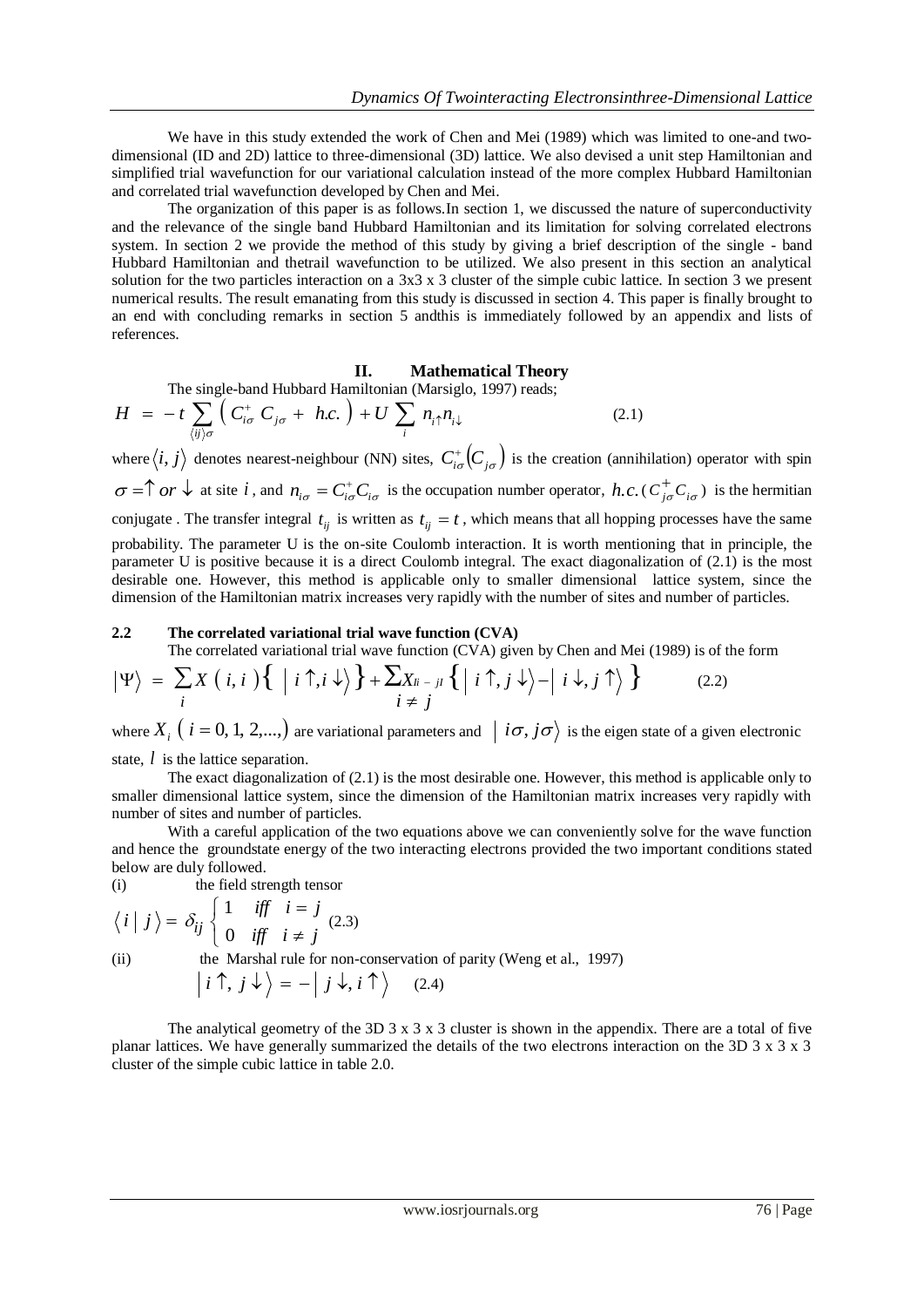| Lattice separation $l$<br>Between the two<br>electrons and actual<br>separation distance $d$ |                | Pair wave<br>function<br>$ \psi_{l}\rangle$ | Number of pair electronic states at<br>lattice separation $l$<br>$\langle \psi_l   \psi_l \rangle$ | Pair electronic states<br>$ i \uparrow, j \downarrow \rangle$                                   |  |
|----------------------------------------------------------------------------------------------|----------------|---------------------------------------------|----------------------------------------------------------------------------------------------------|-------------------------------------------------------------------------------------------------|--|
|                                                                                              | $\overline{d}$ |                                             |                                                                                                    |                                                                                                 |  |
| $\Omega$                                                                                     | $\theta$       | $ \psi_0\rangle$                            | 27                                                                                                 | $ 111 \uparrow, 111 \downarrow \rangle,$<br>$,$ 333 1, 333 $\downarrow$                         |  |
|                                                                                              | $\mathfrak a$  | $\ket{\psi_1}$                              | 162                                                                                                | $ 111 \uparrow, 211 \downarrow \rangle$ ,<br>$,$ 332 1,333 $\downarrow$                         |  |
| $\overline{2}$                                                                               | $\sqrt{2}a$    | $ \psi_{2}\rangle$                          | 324                                                                                                | $ 111 \uparrow, 221 \downarrow \rangle$ ,<br>$\therefore  233 \uparrow, 332 \downarrow \rangle$ |  |
| 3                                                                                            | 2a             | $ \psi_3\rangle$                            | 216                                                                                                | $ 111 \overline{1,222 \downarrow} \rangle$ ,<br>,   323 $\hat{1}, 232 \downarrow \rangle$       |  |
| Total number of electronic states<br>N=3; $(N x N)^3$ or $(N x N x N)^2$                     |                |                                             | 729                                                                                                | 729                                                                                             |  |

**Table 2.0**The summary of the relevant information derived from the analytical geometry of the 3D 3X3X3 cluster on a simple cubic lattice.

It can be shown from the lattice symmetry that the central site for any odd  $3D N x N x N$  lattices is  $\int$  $\left(\frac{N+1}{2},\frac{N+1}{2},\frac{N+1}{2}\right)$  $\left(N+1\right)N+1\right)N+$ 2  $\frac{+1}{2}$ ,  $\frac{N+1}{2}$  $\frac{+1}{2}$ ,  $\frac{N+1}{2}$  $\left(\frac{N+1}{2}, \frac{N+1}{2}, \frac{N+1}{2}\right)$ , from which for the 3D 3 x 3 x 3 it is (222). A lattice separation of  $l = 0$ , then means

that both electrons are at the same site  $(i, i, i)$ . Whilea lattice separation of  $l = 1$ , then means that both electrons are on different sites at a separation distance of 1 and so on. Note that the actual separation distance *d* comprises of both linear and diagonal lengths.Details of how to calculate the respective actual separation distance for various separation lengthsbetween the two interacting electrons, can be found in (Akpojotor et al, 2002) and (Enaibe, 2003).

# **2.3 The Unit Step Hamiltonian in 3D cluster of the simple cubic lattice.**

The approximation to the Hubbard Hamiltonian study is actually necessary because of the strong limitation and difficulty pose by the Hubbard Hamiltonian as we move away from finite - size lattices to larger N - dimensional lattices. Thus this work has provided a means of overcoming the finite - size lattice defects as we pass on to a higher dimension.

The unit step model takes advantage of the symmetry of the Hubbard model given by (2.1). The kinetic hopping term (t) can only distribute and redistribute the electrons within only nearest-neighbour (NN) sites in a given lattice according to  $\pm 1$ . The U part can only act on the on-site electrons (double occupancy) while it is zero otherwise. Also from the geometry of the 3D lattice we can recast (2.2) as

$$
|\Psi\rangle = \sum_{l=0}^{l} X_l | \Psi_l \rangle (2.5)
$$

where  $|\Psi_i\rangle$  are the eigen states for a given separation, *N* is the total number of separations. Now suppose we let  $i, j, k, l, m$  and  $n$  represent the eigen state of a given lattice site such that for the 3D cluster on a simple cubic lattice it will be  $|(ijk) \uparrow, (lmn) \downarrow \rangle$  . Then

$$
H | (ijk) \uparrow, (lmn) \downarrow \rangle = -t \{ | (i \pm 1) jk \uparrow, (lmn) \downarrow \rangle + | i (j \pm 1) k \uparrow, (lmn) \downarrow \rangle + | i (k \pm 1) \uparrow, (lmn) \downarrow \rangle + | (ijk) \uparrow, (l \pm 1) mn \downarrow \rangle + | (ijk) \uparrow, l(m \pm 1) n \downarrow \rangle + | (ijk) \uparrow, lm(n \pm 1) \downarrow \rangle \}
$$
  
+  $U | (iii) \uparrow, (iii) \downarrow \rangle (2.6)$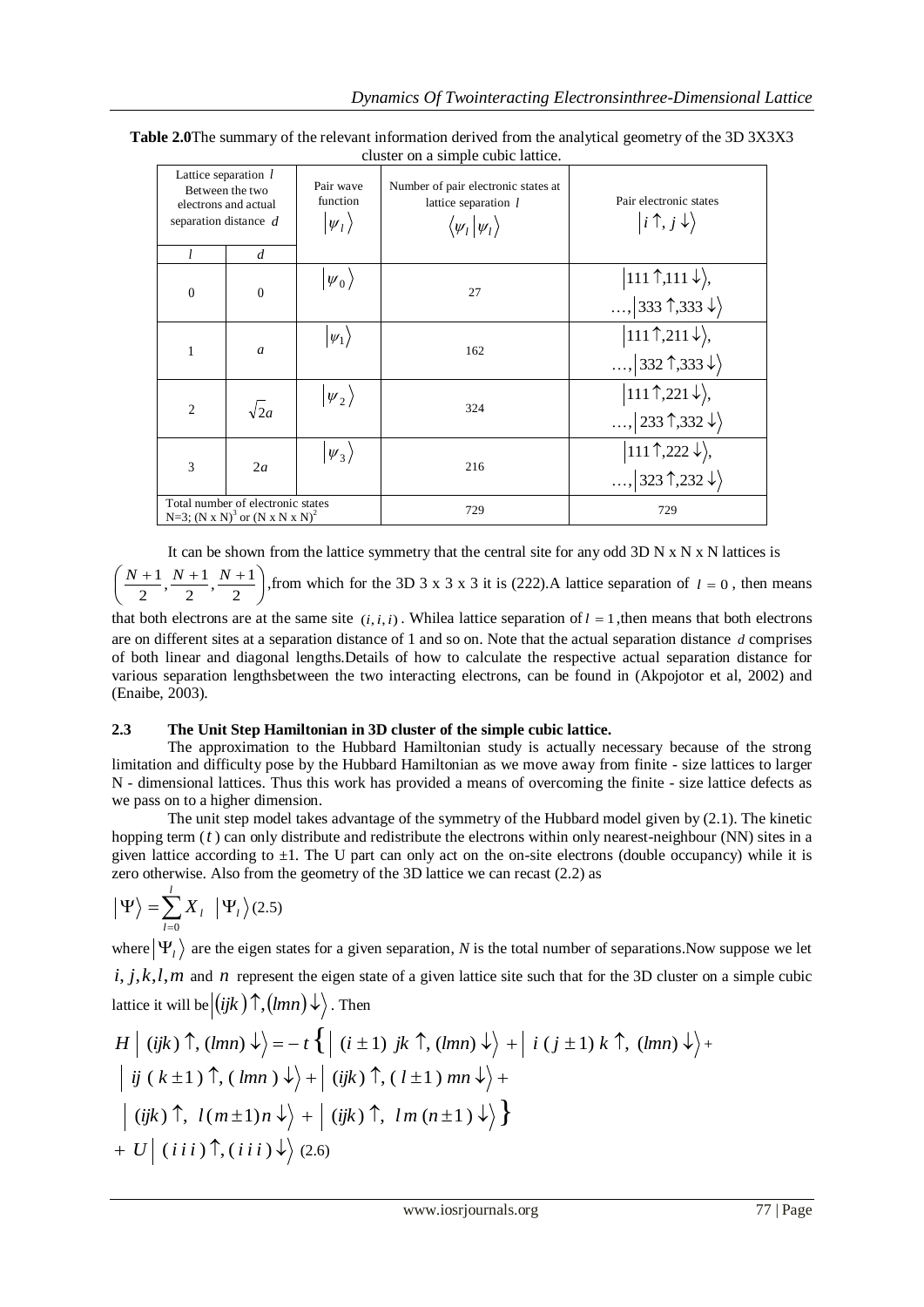$$
H |(ijk) \uparrow, (lmn) \downarrow\rangle = -t \{ | (i+1)jk \uparrow, (lmn) \downarrow\rangle + | (i-1)jk \uparrow, (lmn) \downarrow\rangle + | (i(j+1)k \uparrow, (lmn) \downarrow\rangle + | (j(j+1)k \uparrow, (lmn) \downarrow\rangle + | (j(k+1) \uparrow, (lmn) \downarrow\rangle + | (jk)(k-1) \uparrow, (lmn) \downarrow\rangle + | (jjk) \uparrow, (l+1)mn \downarrow\rangle + | (jjk) \uparrow, (l-1)m n \downarrow\rangle + | (jjk) \uparrow, l (m-1) n \downarrow\rangle + | (jjk) \uparrow, lm(n+1) \downarrow\rangle + | (jjk) \uparrow, lm(n-1) \downarrow\rangle + | (jjk) \uparrow, lm(n-1) \downarrow\rangle + U | (iii) \uparrow, (iii) \uparrow, (iii) \downarrow\rangle (2.7)
$$

### **2.4 On the evaluation of the unit step Hamiltonian**

The N - dimensional unit step Hamiltonian contains the kinetic hopping term *t* and the on-site Coulomb repulsion term U. In practice the U term makes a contribution only when all lattice sites are equal (double occupancy). It is zero for inter-site lattice. The implementation of the Hubbard model on the trail wave function would demand using  $(2.1)$  to run through all pair electronic states one after the other.

That is, for 3D 3x3x3simple cubic lattice where there are a total of 729 pair electronic states;  $H|\Psi_i\rangle$ :  $l = 1, 2, 3, ..., 729$ . While for 3D 5 x 5 x 5 simple cubic lattice where there are a total of 15625 pair electronic states; then  $H|\Psi_i\rangle$ :  $i = 1, 2, 3, ..., 15625$ . This process as we all know is actually cumbersome and it will be very difficult to handle without error.

The advantage of theunit step model as an approximation to the single band Hubbard Hamiltonian,which we presented in this work is that instead of using (2.1) to run through all the pair electronic states one after the other as the case demands, we rather use (2.6) to act on only one single electronic in each separation and sum the result. We know that  $\langle \Psi | H | \Psi \rangle$  is always a commuting or Hermitian matrix. The eigen vectors of the Hermitian matrix are orthogonal and form a complete set, i.e., to say that any vector of this space is a linear combination of vectors of this set.

Consequent upon this, we use (2.6) to evaluate only a given eigen state from each of the given set  $\Psi_l$  and generalize the result since the vectors are commuting. Thus generally, when the unit step model acts on (2.5) we can sum the result as follows.

$$
H \mid \Psi \rangle = H \sum_{l} X_{l} \mid \Psi_{l} \rangle = -t \sum_{(j)} \left\{ \frac{n X_{l} \left\langle \Psi_{l} \mid \Psi_{l} \right\rangle \middle| \Psi_{j} \right\}}{\left\langle \Psi_{j} \middle| \Psi_{j} \right\rangle} + U \sum_{i} X_{l} \left| \Psi_{l} \right\rangle \tag{2.8}
$$

where *n* is the total number of states generated within a given lattice separation,  $\langle \Psi_l | \Psi_l \rangle$  is the inner product of the state acted on by the unit step Hamiltonian,  $\langle \Psi_j | \Psi_j \rangle$  is the total number or the inner product of the new state generated after operating on theeigen state, *l* is the particular lattice separation,  $\Psi_j$  is the new state generated.

To understand completely how the unit step Hamiltonian works, we shall demonstrate it elementarily for only two cases and assume the same routine for the rest separations. Now  $H \vert \Psi \rangle = H \sum X_i \vert \Psi_i \rangle = H X_i \vert \Psi_i \rangle = H X_0 \vert \Psi_0 \rangle + H X_1 \vert \Psi_1 \rangle + H X_2 \vert \Psi_2 \rangle + H X_3 \vert \Psi_3 \rangle (2.9)$  $H \Big | \Psi_{0} \ \Big \rangle \ \ = H \Big | \ 111 \ \, \hat{\ } ,111 \ \big \rangle = \ \ - \ t \ X_{0} \ \big \{ \Big | \ 311 \ \, \hat{\ } ,111 \ \big \rangle \ + \Big | \ 211 \ \, \hat{\ } ,111 \ \big \rangle \ + \ \Big | \ 131 \ \, \hat{\ } ,111 \ \big \rangle \ \ +$  $121$   $\uparrow$ ,111  $\downarrow$   $\rangle$  +  $|$  113  $\uparrow$ ,111  $\downarrow$   $\rangle$  +  $|$  112  $\uparrow$ ,111  $\downarrow$   $\rangle$  +  $|$  111  $\uparrow$ ,211  $\downarrow$   $\rangle$  +  $|$  111  $\uparrow$ ,311  $\downarrow$   $\rangle$  + 111  $\uparrow$ ,131  $\downarrow$   $\rangle$  + | 111  $\uparrow$ ,121  $\downarrow$   $\rangle$  + | 111  $\uparrow$ ,113  $\downarrow$   $\rangle$  + | 111  $\uparrow$ ,112  $\downarrow$   $\rangle$  $\rangle$  +  $U X_0$  | $\Psi_0$   $\rangle$  (2.10)

Note that in the process of applying this technique, for instance, if  $(i + 1) = 4$  or  $(i - 1) = 0$ , since there is no 4 or 0 in the information provided by the lattice geometry in table 2.0, then 4 ( $= 1$ ) and 0 ( $= 3$ ) because of the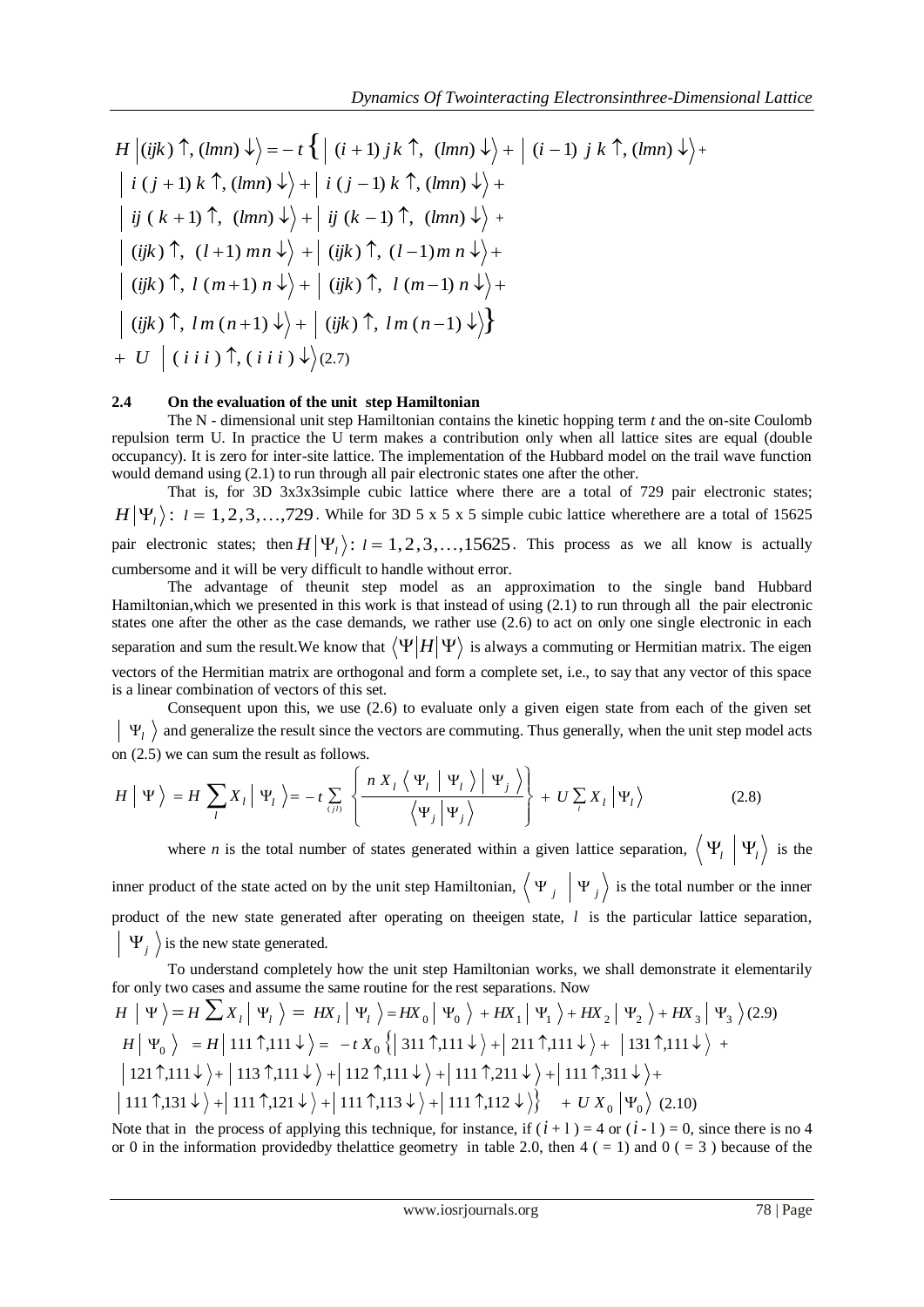requirements of the repeated boundary conditions. It is obvious from the parentheses of (2.10) that all the 12 new eigen states generated are of the same separation  $l = 1$  and therefore having eigen state  $|\psi_1\rangle$ .

$$
H \mid \Psi_0 \rangle = -t \{ 12 | \Psi_1 \rangle \} + U X_0 | \Psi_0 \rangle \qquad (2.11)
$$

Hence upon comparing this result with the equation (2.8), then  $n = 12$ ,  $j = 1$  and  $l = 0$ . Thus

$$
H \mid \Psi_0 \rangle = -t X_0 \left( \frac{12 \times \langle \Psi_0 | \Psi_0 \rangle \times | \Psi_1 \rangle}{\langle \Psi_1 | \Psi_1 \rangle} \right) + U X_0 \mid \Psi_0 \rangle \qquad (2.12)
$$
  

$$
H \mid \Psi_0 \rangle = -t X_0 \left( \frac{12 \times 27 \times | \Psi_1 \rangle}{162} \right) + U X_0 \mid \Psi_0 \rangle = -t X_0 \left( 2 | \Psi_1 \rangle \right) + U X_0 \mid \Psi_0 \rangle \quad (2.13)
$$

Now there is also the need for us to use the unit step Hamiltonian to act on the state in separation  $l = 1$ instead of just generalising the effectiveness and accuracy of the unit step Hamiltonian with the result of only separation  $l = 0$ . The events of separation  $l = 1$  would be a bit different from the first one. Thus, when the unit step Hamiltonian acts on the eigen state in separation  $l = 1$  we get,

$$
H \mid \Psi_1 \rangle = H \mid 111 \uparrow, 211 \downarrow \rangle = -t X_1 \left\{ \mid 211 \uparrow, 211 \downarrow \rangle^0 + \mid 311 \uparrow, 211 \downarrow \rangle^1 + \mid 121 \uparrow, 211 \downarrow \rangle^2 + \mid 131 \uparrow, 211 \downarrow \rangle^2 + \mid 112 \uparrow, 211 \downarrow \rangle^2 + \mid 113 \uparrow, 211 \downarrow \rangle^2 + \mid 111 \uparrow, 311 \downarrow \rangle^1 + \mid 111 \uparrow, 111 \downarrow \rangle^0 + \mid 111 \uparrow, 221 \downarrow \rangle^2 + \mid 111 \uparrow, 231 \downarrow \rangle^2 + \mid 111 \uparrow, 212 \downarrow \rangle^2 + \mid 111 \uparrow, 213 \downarrow \rangle^2 \right\} \tag{2.14}
$$

Where for clarity of purpose the superscripts only indicate the respective separations generated. We can now revert to (2.8) for the summation technique.

$$
H \mid \Psi_{1} \rangle = -t X_{1} \{2 | \Psi_{0} \rangle + 2 | \Psi_{1} \rangle + 8 | \Psi_{2} \rangle \}
$$
(2.15)  
\n
$$
H \mid \Psi_{1} \rangle = -t X_{1} \left( \frac{2 \times \langle \Psi_{1} | \Psi_{1} \rangle \times | \Psi_{0} \rangle}{\langle \Psi_{0} | \Psi_{0} \rangle} + \frac{2 \times \langle \Psi_{1} | \Psi_{1} \rangle \times | \Psi_{1} \rangle}{\langle \Psi_{1} | \Psi_{1} \rangle} + \frac{8 \times \langle \Psi_{1} | \Psi_{1} \rangle \times | \Psi_{2} \rangle}{\langle \Psi_{2} | \Psi_{2} \rangle} \right) (2.16)
$$
  
\n
$$
H \mid \Psi_{1} \rangle = -t X_{1} \left( \frac{2 \times 162 \times | \Psi_{0} \rangle}{27} + \frac{2 \times 162 \times | \Psi_{1} \rangle}{162} + \frac{8 \times 162 \times | \Psi_{2} \rangle}{324} \right) (2.17)
$$
  
\n
$$
H \mid \Psi_{1} \rangle = -t X_{1} \{ 12 | \Psi_{0} \rangle + 2 | \Psi_{1} \rangle + 4 | \Psi_{2} \} \}
$$
(2.18)

Also by a similar algebraic subroutine, when the unit step Hamiltonian acts on the eigen state in separation  $l = 2$  and  $l = 3$ , after a careful simplification we get respectively

$$
H \mid \Psi_2 \rangle = -t X_2 \{ 8 | \Psi_1 \rangle + 4 | \Psi_2 \rangle + 6 | \Psi_3 \rangle \}
$$
  
\n
$$
H \mid \Psi_3 \rangle = -t X_3 \{ 4 | \Psi_2 \rangle + 6 | \Psi_3 \rangle \} (2.20)
$$
  
\n(2.19)

We can see that this technique is very straightforward as it limits the operation to only one eigen state in a given lattice separation instead of using the Hubbard Hamiltonian to operate on all the states consecutively.Hence in accordance with (2.8) and (2.9) we get

$$
\begin{aligned}\n\left| \Psi \right\rangle &= X_0 \left| \Psi_0 \right\rangle + X_1 \left| \Psi_1 \right\rangle + X_2 \left| \Psi_2 \right\rangle + X_3 \left| \Psi_3 \right\rangle (2.21) \\
H \left| \Psi \right\rangle &= -t \left\{ 2X_0 \left| \Psi_1 \right\rangle + 12X_1 \left| \Psi_0 \right\rangle + 2X_1 \left| \Psi_1 \right\rangle + 4X_1 \left| \Psi_2 \right\rangle + 8X_2 \left| \Psi_1 \right\rangle + 4X_2 \left| \Psi_2 \right\rangle + 6X_2 \left| \Psi_3 \right\rangle + \\
4X_3 \left| \Psi_2 \right\rangle + 6X_3 \left| \Psi_3 \right\rangle + UX_0 \left| \Psi_0 \right\rangle (2.22)\n\end{aligned}
$$

With the use of (2.3)and the information provided in table 3.1, we can eventually establish after multiplying through  $(2.21)$  and  $(2.22)$  by the complex conjugate of  $(2.5)$  that

$$
\langle \Psi | \Psi \rangle = X_0^2 \langle \Psi_0 | \Psi_0 \rangle + X_1^2 \langle \Psi_1 | \Psi_1 \rangle + X_2^2 \langle \Psi_2 | \Psi_2 \rangle + X_3^2 \langle \Psi_3 | \Psi_3 \rangle \quad (2.23)
$$
  

$$
\langle \Psi | \Psi \rangle = 27 \left( X_0^2 + 6X_1^2 + 12X_2^2 + 8X_3^2 \right) \qquad (2.24)
$$
  

$$
\langle \Psi | H | \Psi \rangle = -(27)(4t) \left( 6X_0 X_1 + 24X_1 X_2 + 24X_2 X_3 + 3X_1^2 + 12X_2^2 + 12X_3^2 - (U/4t)X_0^2 \right) \qquad (2.25)
$$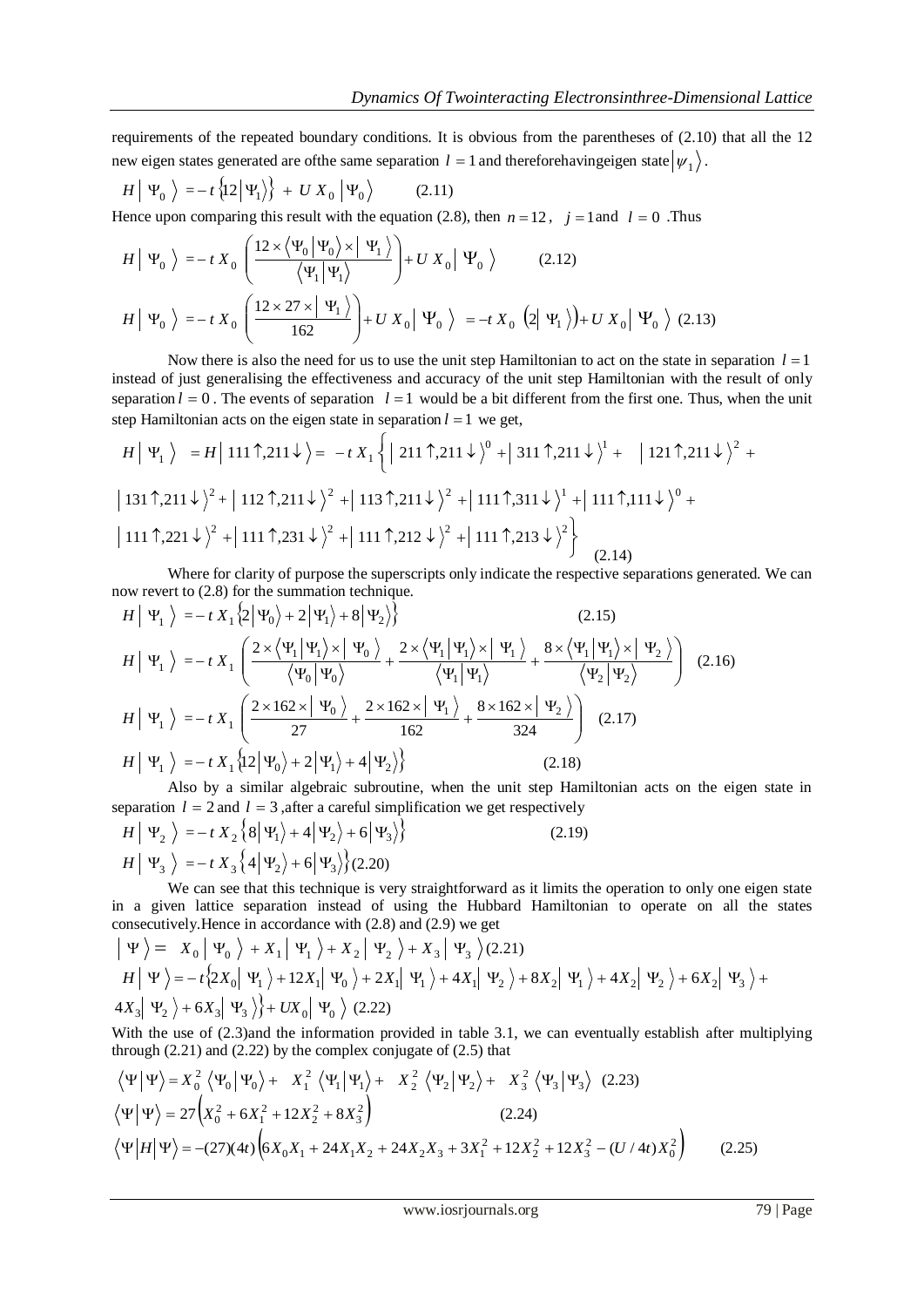## **2.5 The variational method**

The variational method consists in evaluating the integral

$$
E_g \langle \Psi | \Psi \rangle = \langle \Psi | H | \Psi \rangle = \langle \Psi | H_t + H_u | \Psi \rangle \tag{2.26}
$$

Where  $E_g$  is the correlated ground state energy and  $\Psi$  is the guessed trial wave function. We can now differentially minimize (2.26) after the substitution of (2.24) and (2.25) as follows.

$$
\langle \Psi | \Psi \rangle \frac{\partial E_g}{\partial X_i} + E_g \frac{\partial}{\partial X_i} \langle \Psi | \Psi \rangle = \frac{\partial}{\partial X_i} \langle \Psi | H | \Psi \rangle \tag{2.27}
$$

Subject to the condition that the correlated ground state energy of the two interacting electrons is a constant of the motion, that is

$$
\frac{\partial E_g}{\partial X_i} = 0 \qquad ; \quad \forall \ i = 0, 1, 2, 3 \tag{2.28}
$$

We can carefully transform the resulting equation into a homogeneous eigen value problem of the form  $\left[ A - \lambda_l I \right] \vec{X}_l = 0$  (2.29)

Where A is an NXN matrix which takes the dimension of the number of separations,  $\lambda_i$  is the eigen value (total energy E) to be determined, I is the identity matrix which is also of the same order as A,  $\vec{X}_i$  are the various eigen vectors or simply the variational parameters corresponding to each eigen value. After some algebraic subroutine we get the matrix.

$$
\begin{pmatrix}\nE - 4u & 12 & 0 & 0 \\
2 & E + 2 & 8 & 0 \\
0 & 4 & E + 4 & 4 \\
0 & 0 & 6 & E + 6\n\end{pmatrix}\n\begin{pmatrix}\nX_0 \\
X_1 \\
X_2 \\
X_3\n\end{pmatrix} =\n\begin{pmatrix}\n0 \\
0 \\
0 \\
0 \\
0\n\end{pmatrix}
$$
\n(2.30)

Where  $u = U/4t$  is the interaction strength between the two interacting electrons and  $E = E_g/t$  is the total energy possess by the two interacting electrons. From the matrix given by (2.30) we can now determine the total energy and the corresponding variational parameters for various arbitrary values of the interaction strength.

#### **2.6 Spectra density**  $f(\omega)$  $\widehat{f}(\omega)$  and spectra intensity  $\bigl|\widehat{f}(\omega)\bigr|^2$  of the two electrons.

The spectra density  $f(\omega)$  $\hat{f}(\omega)$  defines the distribution of the probability of values of the momentum to the total energy  $E$ . The spectra density is defined as follows.

$$
\hat{f}(\omega) = \frac{\lambda_l X_l^2}{\sqrt{2\pi}} \int_0^\infty f(x) e^{-i\omega x} dx \qquad (2.31)
$$

But the kernel  $f(x)$  in the integrand is simply  $X^2$ , this is because the variational parameters is the square of the lattice separation. Now suppose we evaluate  $(2.31)$  within the limits of the lattice spacing  $l$  ( $l = 0, 1, 2, 3$ ) then

$$
\widehat{f}(\omega) = \frac{\lambda_l X_l^2}{\sqrt{2\pi}} \int_0^l X^2 e^{-i\omega x} dx
$$
\n(2.32)

$$
\hat{f}(\omega) = \frac{\lambda_l X_l^2}{\sqrt{2\pi}} \left\{ \frac{2}{\omega^2} \left( 1 + l e^{-i\omega l} - e^{-i\omega l} \right) \right\} + i \frac{\lambda_l X_l^2}{\sqrt{2\pi}} \left\{ \frac{l^2 e^{-i\omega l}}{\omega} \right\}
$$
(2.33)

The spectra intensity which is the absolute value of the spectra density is given by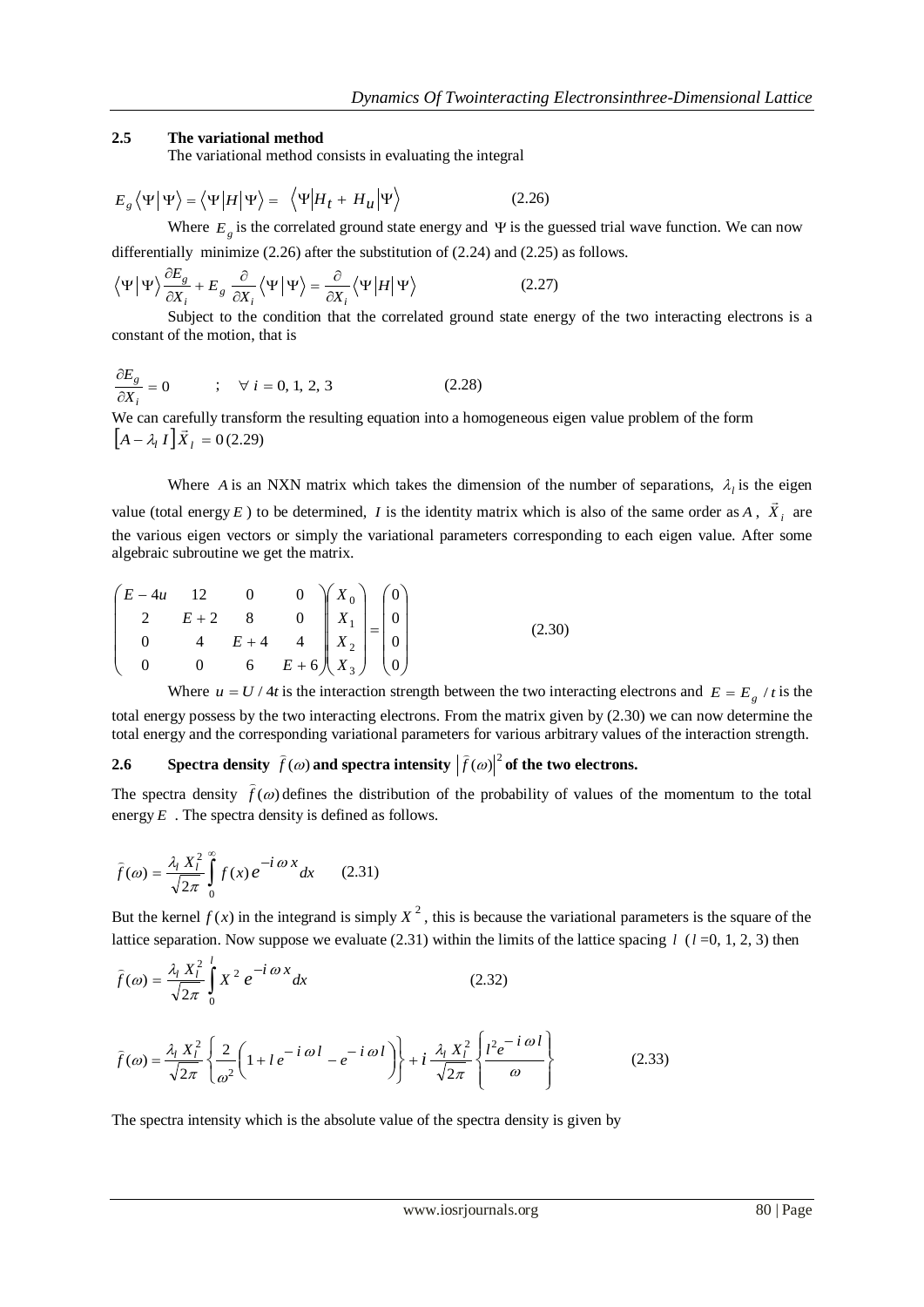$$
\left|\hat{f}(\omega)\right|^2 = \left(\frac{\lambda_l X_l^2}{\sqrt{2\pi}}\right)^2 \left\{ \left(\frac{2}{\omega^2} + \frac{2l e^{\omega l}}{\omega^2} - \frac{2e^{\omega l}}{\omega^2}\right)^2 + \left(\frac{l^2 e^{\omega l}}{\omega}\right)^2 \right\}
$$
(2.34)

Now because of the presence of the exponential function in (2.34) would make us to vary it logarithmically so that

$$
ln \left| \hat{f}(\omega) \right|^2 = ln \left\{ \left( \frac{\lambda_l X_l^2}{\sqrt{2\pi}} \right)^2 \left( \left( \frac{2}{\omega^2} + \frac{2le^{\omega l}}{\omega^2} - \frac{2e^{\omega l}}{\omega^2} \right)^2 + \left( \frac{l^2 e^{\omega l}}{\omega} \right)^2 \right) \right\}
$$
(2.35)

After a careful arrangement we get that the spectra intensity is

$$
\left|\hat{f}(\omega)\right|^2 = \left(\frac{\lambda_l X_l^2 l^3}{\sqrt{2\pi} \omega^3}\right)^2 e^{1.39 + 2\omega l} \quad (2.36)
$$

## **III. Presentation of Results**

**Table 3.0** Shows the calculated values of the total energy and the variational parameters for various arbitrary values of the interaction strength.

| Interaction<br>strength $U/4t$ | Total energy<br>$E=Eq/t$ | o<br>Variational parameters ( $X_i$ ) ( $l = 0, 1, 2, 3$ ) |        |         |        |  |
|--------------------------------|--------------------------|------------------------------------------------------------|--------|---------|--------|--|
|                                |                          | $X_0$                                                      | $X_1$  | $X_{2}$ | $X_3$  |  |
| 50.00                          | $-11.5906$               | 0.0278                                                     | 0.4897 | 0.5941  | 0.6376 |  |
| 30.00                          | $-11.6394$               | 0.0456                                                     | 0.5008 | 0.5920  | 0.6298 |  |
| 20.00                          | $-11.6530$               | 0.0659                                                     | 0.5033 | 0.5908  | 0.6271 |  |
| 15.00                          | $-11.6656$               | 0.0846                                                     | 0.5055 | 0.5895  | 0.6243 |  |
| 10.00                          | $-11.6883$               | 0.1181                                                     | 0.5088 | 0.5867  | 0.6188 |  |
| 5.00                           | $-11.7415$               | 0.1944                                                     | 0.5142 | 0.5775  | 0.6035 |  |
| 1.00                           | $-11.8916$               | 0.3871                                                     | 0.5126 | 0.5370  | 0.5469 |  |
| 0.00                           | $-12,0000$               | 0.5000                                                     | 0.5000 | 0.5000  | 0.5000 |  |
| $-1.00$                        | $-12.2290$               | 0.6700                                                     | 0.4594 | 0.4200  | 0.4045 |  |
| $-5.00$                        | $-21.3825$               | 0.9930                                                     | 0.1144 | 0.0289  | 0.0113 |  |
| $-10.00$                       | $-40.6358$               | 0.9986                                                     | 0.0529 | 0.0059  | 0.0010 |  |
| $-15.00$                       | $-60.4149$               | 0.9994                                                     | 0.0346 | 0.0025  | 0.0003 |  |
| $-20.00$                       | $-80.3081$               | 0.9997                                                     | 0.0257 | 0.0014  | 0.0001 |  |
| $-30.00$                       | $-120.2035$              | 0.9999                                                     | 0.0170 | 0.0006  | 0.0000 |  |
| $-50.00$                       | $-200.1212$              | 0.9999                                                     | 0.0101 | 0.0002  | 0.0000 |  |

**Table 3.1** Shows the calculated values of the of the spectra intensity for various variational parameters and total energy with a fixed arbitrary value of the spatial frequency  $\omega = 5rad/m$ .

| Interaction<br>strength $U/4t$ | 05<br>Total energy<br>$E=Eq/t$ | Spectra intensity $ \hat{f}(\omega) ^2$ |          |                      |                       |  |
|--------------------------------|--------------------------------|-----------------------------------------|----------|----------------------|-----------------------|--|
|                                |                                | $X_0$                                   | $X_1$    | $X_2$                | $X_3$                 |  |
| 50.00                          | $-11.5906$                     | 0.0000                                  | 187.3164 | $5.72 \times 10^8$   | $1.90 \times 10^{14}$ |  |
| 30.00                          | $-11.6394$                     | 0.0000                                  | 206.6151 | $5.69 \times 10^8$   | $1.83 \times 10^{14}$ |  |
| 20.00                          | $-11.6530$                     | 0.0000                                  | 211.2646 | 5.65 x $10^8$        | $1.80 \times 10^{14}$ |  |
| 15.00                          | $-11.6656$                     | 0.0000                                  | 215.4480 | $5.62 \times 10^8$   | $1.77 \times 10^{14}$ |  |
| 10.00                          | $-11.6883$                     | 0.0000                                  | 221.9907 | $5.53 \times 10^8$   | $1.72 \times 10^{14}$ |  |
| 5.00                           | $-11.7415$                     | 0.0000                                  | 233.6787 | $5.24 \times 10^8$   | $1.57 \times 10^{14}$ |  |
| 1.00                           | $-11.8916$                     | 0.0000                                  | 236.7220 | $4.02 \times 10^8$   | $1.08 \times 10^{14}$ |  |
| 0.00                           | $-12,0000$                     | 0.0000                                  | 218.2158 | $3.08 \times 10^8$   | $7.72 \times 10^{13}$ |  |
| $-1.00$                        | $-12.2290$                     | 0.0000                                  | 161.5063 | $1.59 \times 10^8$   | $3.43 \times 10^{13}$ |  |
| $-5.00$                        | $-21.3825$                     | 0.0000                                  | 1.8987   | $1.09 \times 10^{4}$ | 6.39 x $10^{7}$       |  |
| $-10.00$                       | $-40.6358$                     | 0.0000                                  | 0.3135   | 68.3902              | $1.42 \times 10^{4}$  |  |
| $-15.00$                       | $-60.4149$                     | 0.0000                                  | 0.1268   | 4.8732               | 253,0000              |  |
| $-20.00$                       | $-80.3081$                     | 0.0000                                  | 0.0682   | 0.8468               | 5.5307                |  |
| $-30.00$                       | $-120.2035$                    | 0.0000                                  | 0.0293   | 0.0640               | 0.0000                |  |
| $-50.00$                       | $-200.1212$                    | 0.0000                                  | 0.0101   | 0.0022               | 0.0000                |  |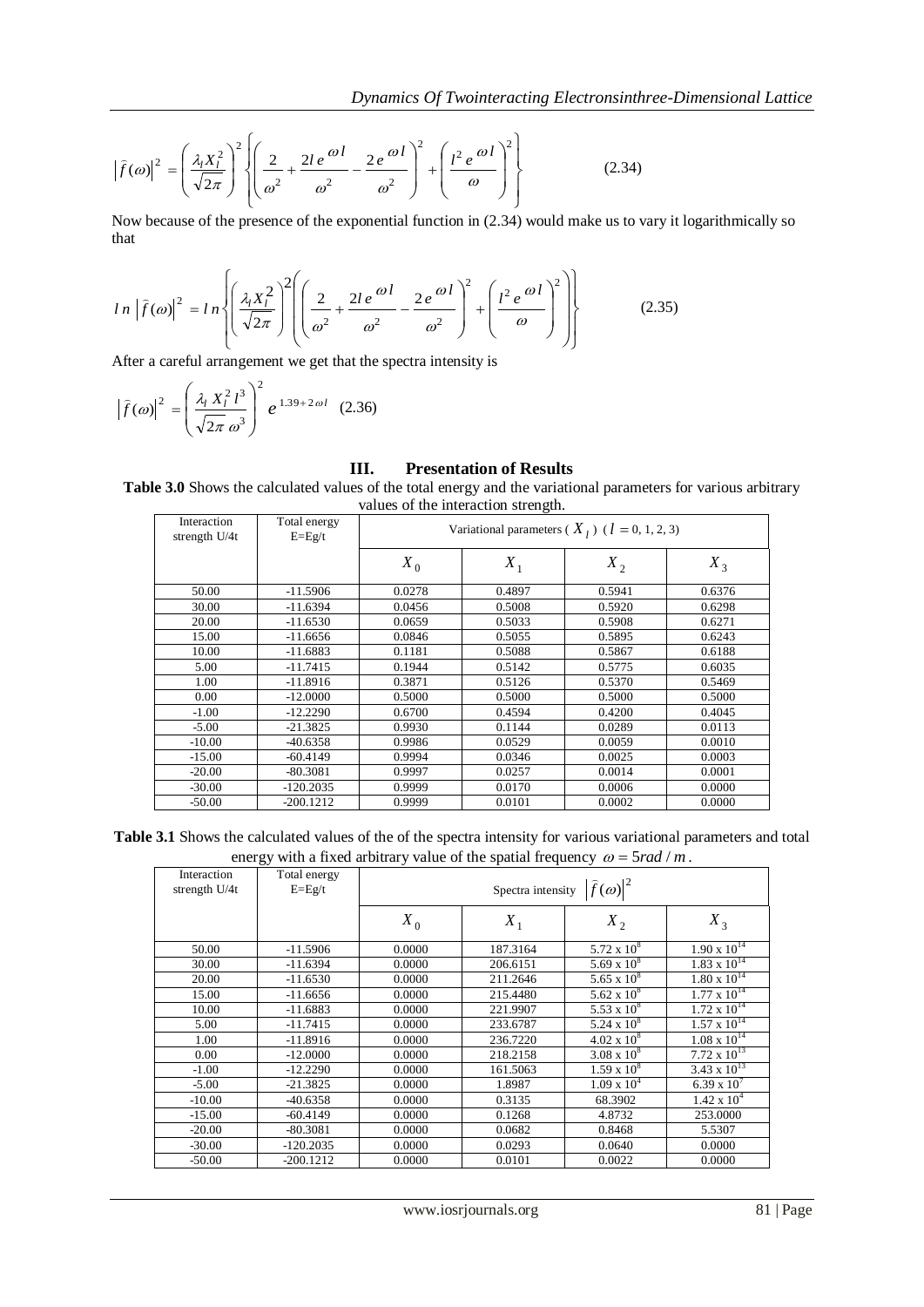# **IV. Discussion of Results**

The total energies and the variational parameters for the 3D 3 x 3 x 3 simple cubic lattice obtained from the matrix (2.30) of section 2 is shown in table 3.0. The table shows that (i) the total energy is non-degenerate and it decreases as the interaction strength is decreased, (ii)  $X_0$  increases as the interaction strength is decreased, (iii)  $X_I$  increases until the interaction strength  $U/4t = 5.00$  and then it starts to decrease as  $U/4t$  is decreased, (iv)  $X_2$ and  $X_3$  decreases consistently as  $U/4t$  is decreased.

The table exhibits clearly that the variational parameters for any given system are of equal weights when  $U/4t = 0$ . This implies that the probability of double occupancy is the same as single occupancy. When the interaction strength  $U/4t = 0$ , we observe a free electron system (the electrons are non-interacting). Since the electrons are not under the influence of any given potential they are free to hop to any preferable lattice site.

We infer from this result that when the interaction strength  $U/4t$  is made more negatively large, then the electrons now prefer to remain close together (Cooper pairing). This is represented by the greater value of  $X_0$ (double occupancy). Generally, it is this coming together or correlation of electrons that is responsible for the many physical properties of condensed matter physics, e.g. superconductivity, magnetism, super fluidity. However, in the regime of  $U/4t \rightarrow 20$ , the two electrons prefer to stay far apart as possible and the event is synonymous with ferromagnetism.

As indicated in table 3.1, the spectra intensity for on-site electrons is zero for all values of the interaction strength. The table exhibits clearly that the variational parameter  $X_i$  increases until  $U/4t = 1.00$  and thereafter it starts to decreasewhile  $X_2$  and  $X_3$ decreases consistently to zero as the interaction strength is decreased. This implies that high values of positive interaction strength increase the intensity of the two electrons and they prefer to stay as far apart as possible. While high negative interaction strength decreases the intensity of the two electrons.

## **V. Conclusion**

This study demonstrates that for any positive on-site interaction strength  $(U/4t)$ , the two electrons prefer to stay as far apart as possible in order to gain the lowest energy. The model in this regime best describes ferromagnetism. Also for sufficiently large and negative on-site interaction strength  $(U/4t)$  the electrons prefer to stay close together in order to gain the lowest energy. The model in this regime favours Cooper pairing. Generally, it is this coming together or correlation of electrons that is responsible for the many physical properties of materials in condensed matter physics, e.g. superconductivity, magnetism, super fluidity.We have investigated in this study, that the repulsive Coulomb interaction which in part leads to the strong electronic correlations, would indicate that the two electron system prefer not to condense into s-wave superconducting singlet state ( $s = 0$ ), at high positive values of the interaction strength  $U/4t$ . This study reveals that for free electron system (non-interacting), the probability distribution of lattice electron system is the same.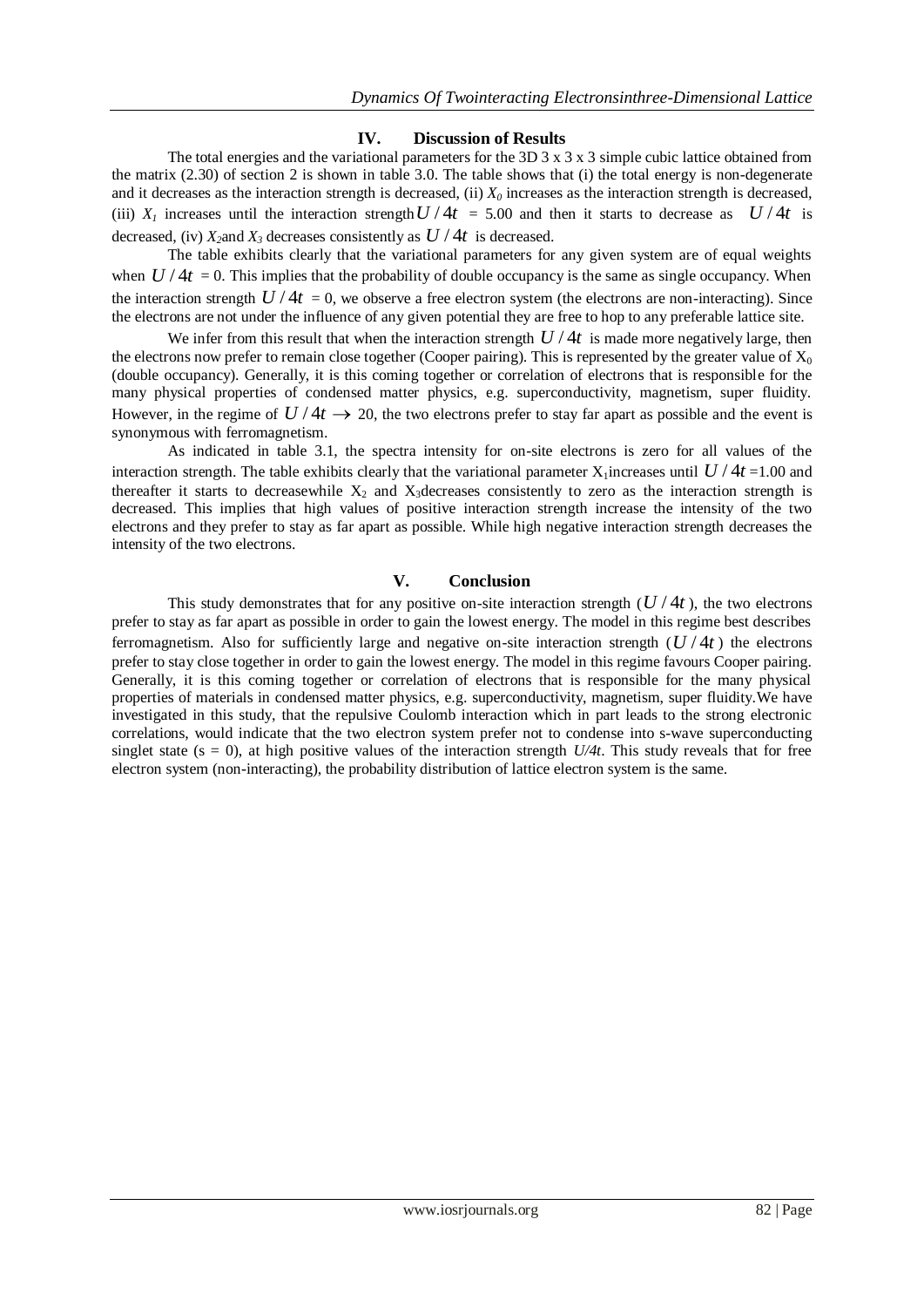

#### $2.7$ TWO -- DIMENSIONAL (2D) 5 X 5 SQUARE LATTICE : **VARIATIONAL APPROACH**

From the geometry of the 2D 5 X 5 square lattice as shown in fig. 2.5, we can therefore summarize the details of the two electrons interaction in table 2.9 below.



FIG. 2.5. 2D 5 X 5 square lattice with periodic boundary conditions. The inner dashed lines map out the actual lattice size of our study. The numbers represent co-ordinates of lattice sites.